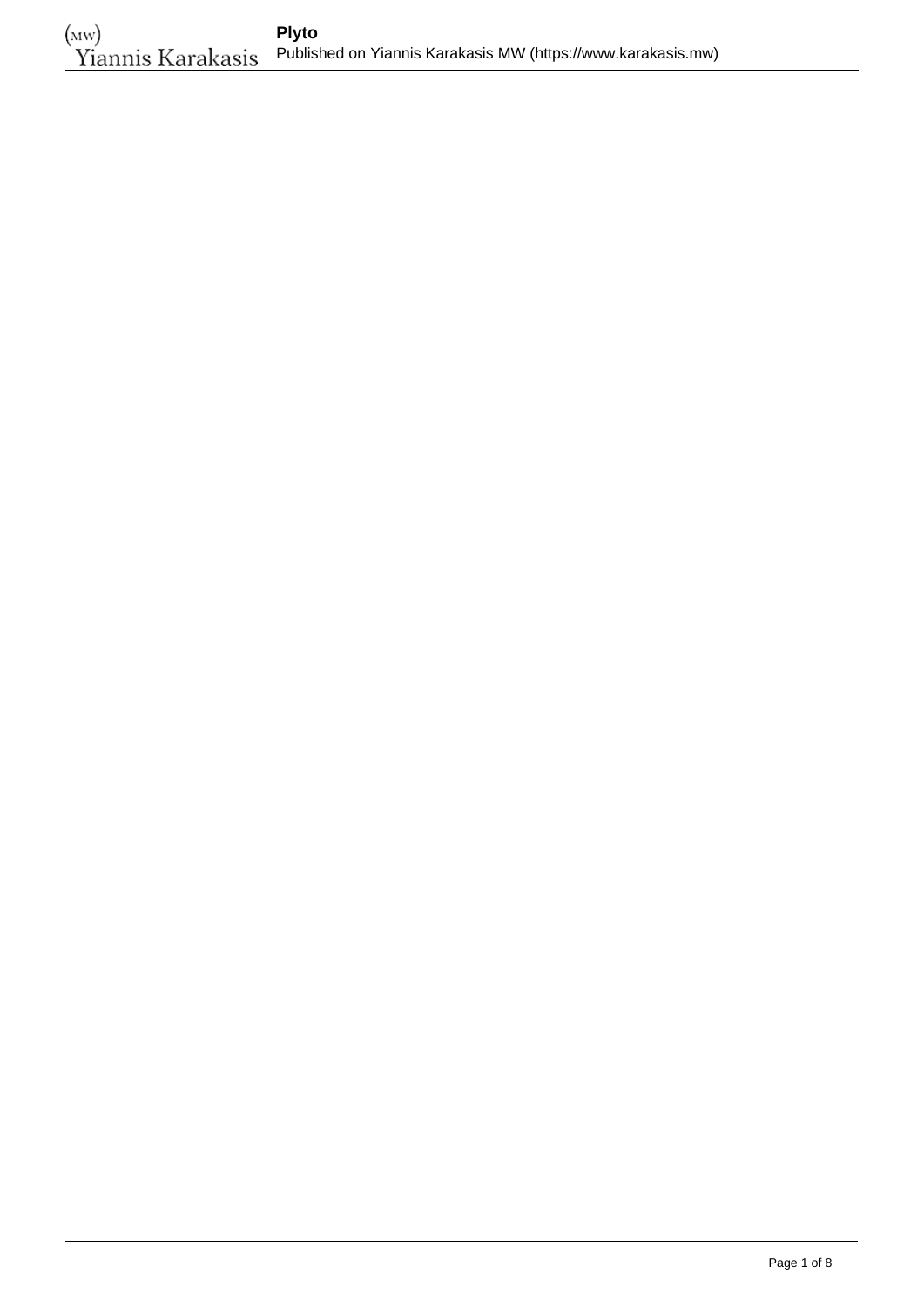

# **Plyto**

By Yiannis Karakasis MW

## **At a glance**

Plytó is another indigenous Cretan variety, which is following the same path to success as Dafní. It seems to have conquered producers' hearts as a promising variety that has given single varietal examples. It is still being explored and will probably shine as it retains acidity and is drought-resistant, making it suitable for extreme conditions.

It is mainly produced in an unoaked style by just a few producers for the time being. Nevertheless, success in the international markets encourages more experimentation and investment.

A white variety saved from extinction on Crete, with an aroma of lemon, grapefruit, peach, and herbal notes. It usually makes a light-bodied, medium in alcohol, mouth-watering wine. It is often blended with Vidiano, which adds body.

### **History**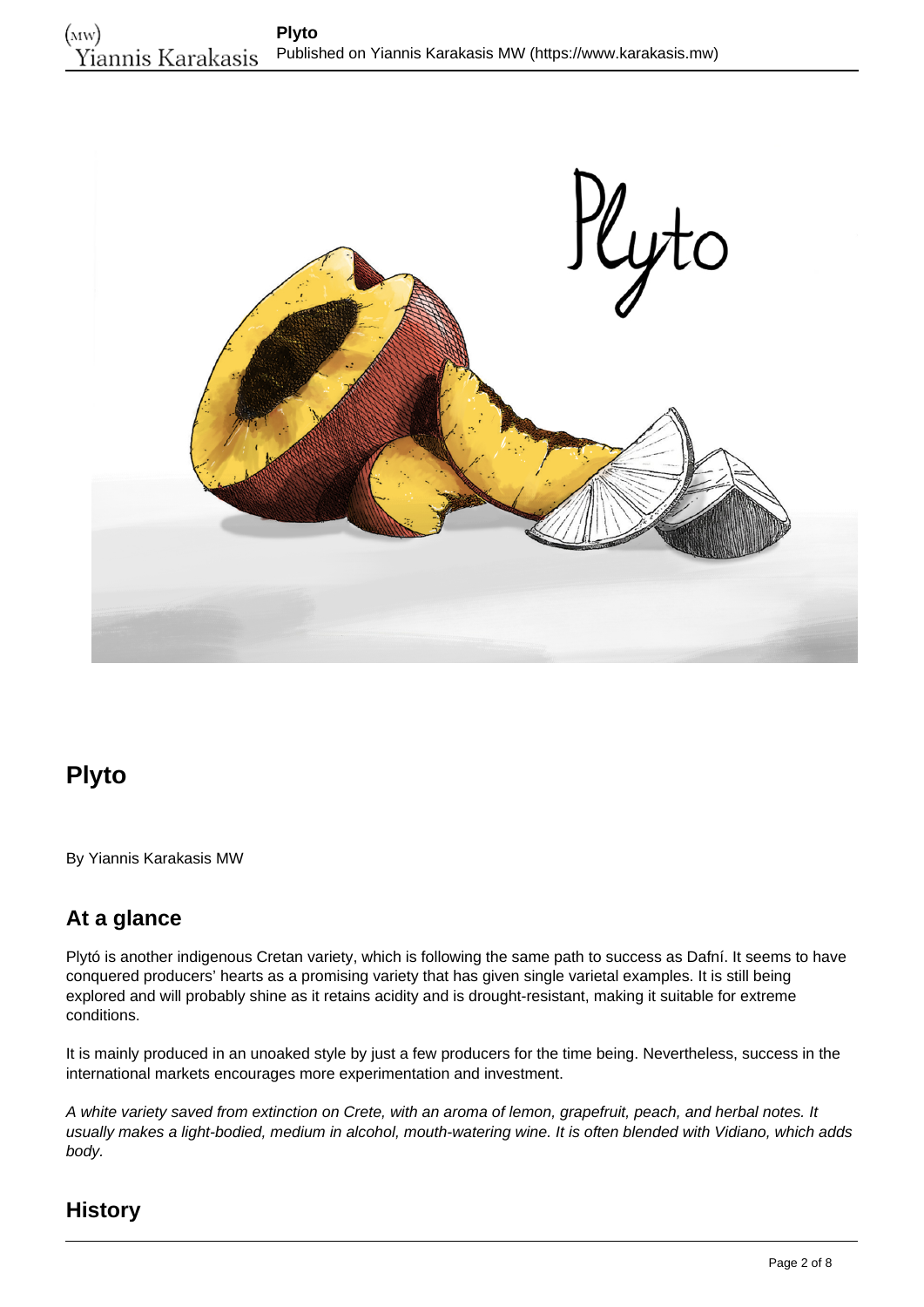Plytó was saved from extinction in the same way as Dafní. Both varieties were planted in the Psarades vineyard, central Crete, at 480 m elevation, in the early 1990s. It was found among Vilana or Liatiko vines in old vineyards.

#### **In the vineyard**

Plytó is a vigorous and productive variety with large bunches of medium-large berries susceptible to downy mildew and botrytis bunch rot. It prefers soils with good drainage and performs better on clay-loam soils. Nowadays, it covers approximately **12 ha** on the island, mainly in the centre. Still, more producers are keen on experimenting with the variety. It is a mid-ripening variety that ripens in early September (buds in mid-March, flowers in mid-May) and is either bush trained or wire-trained.

So far, Plytó presents moderate clonal diversity with three biotypes under research.

#### **Terroir**

Planted mainly at altitude in Heraklion and already produced as a single vineyard wine.

#### **Wine styles**

Single varietal: wines with fresh acidity (higher than that of Dafní)

Blends: with other Cretan varieties such as Vidiano, Sauvignon Blanc, Thrapsathiri, Dafní and Vilana

### **Ageing potential**

As a rule, these wines show their best during the first 3–4 years following the harvest, gaining more layers on the palate and integrating all structural elements with time.

 Tweet !function(d,s,id){var js,fjs=d.getElementsByTagName(s)[0],p=/^http:/.test(d.location)?'http':'https';if(!d.getEle mentById(id)){js=d.createElement(s);js.id=id;js.src=p+'://platform.twitter.com/widgets.js';fjs.parentNode.insertBefore (js,fjs);}}(document, 'script', 'twitter-wjs'); lang: en\_US

(function() { var po = document.createElement('script'); po.type = 'text/javascript'; po.async = true; po.src = 'https://apis.google.com/js/platform.js'; var s = document.getElementsByTagName('script')[0]; s.parentNode.insertBefore(po, s); })();

#### **Enjoyed the read? Don't miss our next article!**

\* indicates required Email Address \* Select language \* □ I accept <u>[terms of use](https://www.karakasis.mw/policy)</u> [1]

Subscribe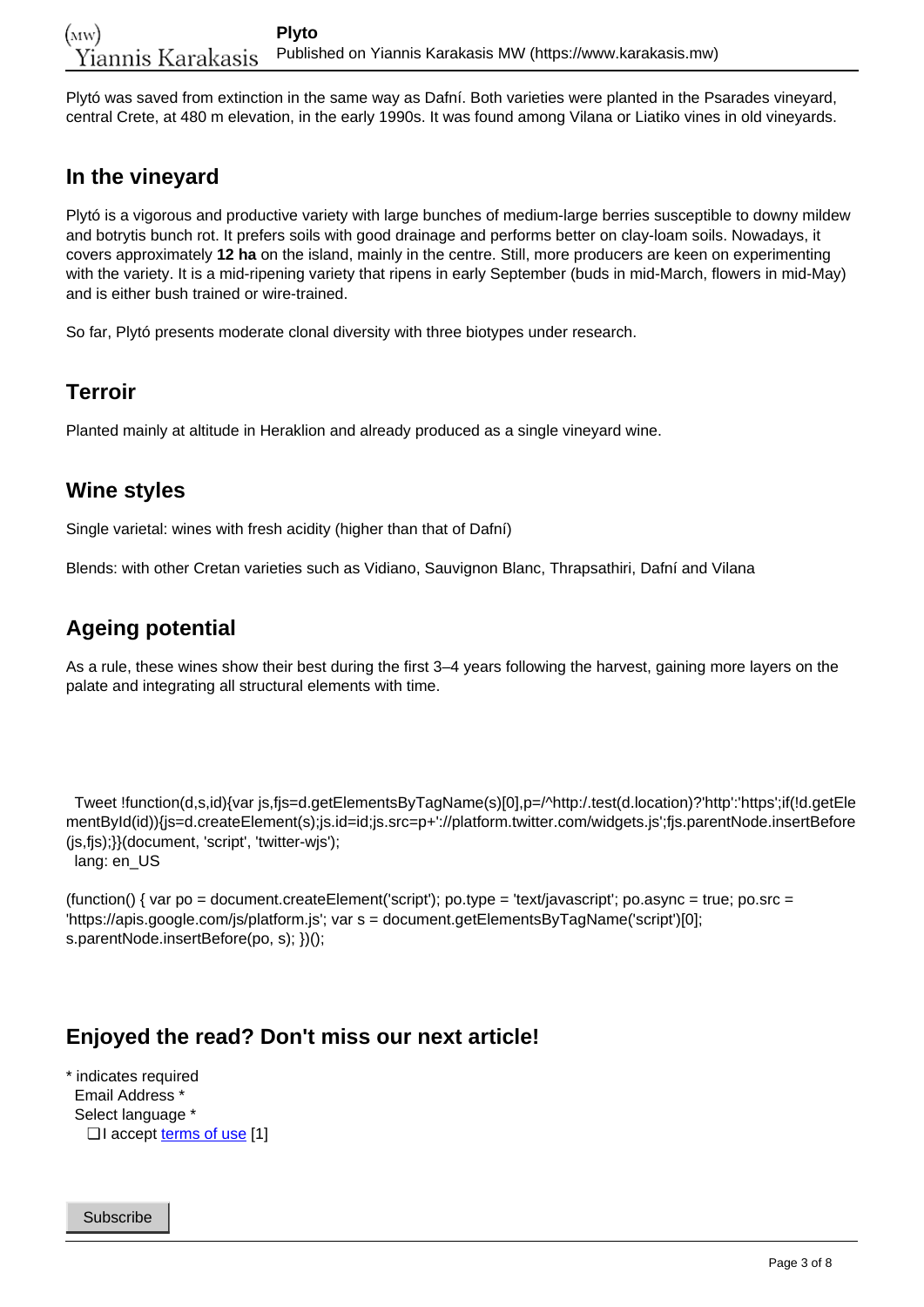(function(\$) {window.fnames = new Array(); window.ftypes = new Array();fnames[0]='EMAIL';ftypes[0]='email';fnam es[1]='FNAME';ftypes[1]='text';fnames[2]='LNAME';ftypes[2]='text';fnames[5]='MMERGE5';ftypes[5]='dropdown';}(j Query));var \$mcj = jQuery.noConflict(true);

 Post your comment Your name Comment \*

[More information about text formats](https://www.karakasis.mw/filter/tips) [2]

#### **Plain text**

- No HTML tags allowed.
- Web page addresses and e-mail addresses turn into links automatically.
- Lines and paragraphs break automatically.

CAPTCHAThis question is for testing whether or not you are a human visitor and to prevent automated spam submissions.

Leave this field blank

Save | Preview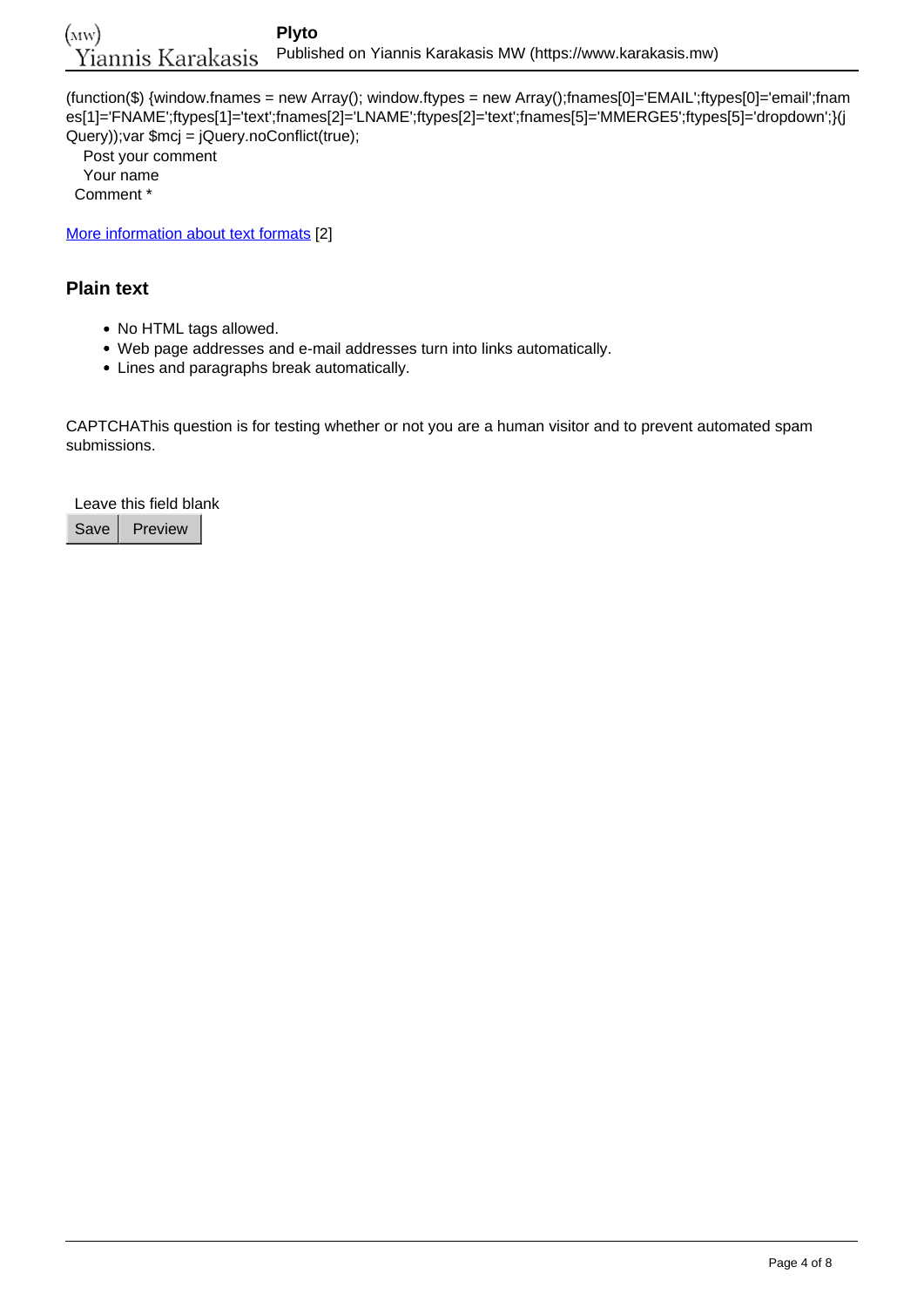

#### [3]

 26 June 2022 [A??? ?????, ????????? ??? wine parings](https://www.karakasis.mw/alex-atala-myrmigkia-kai-wine-parings) [3]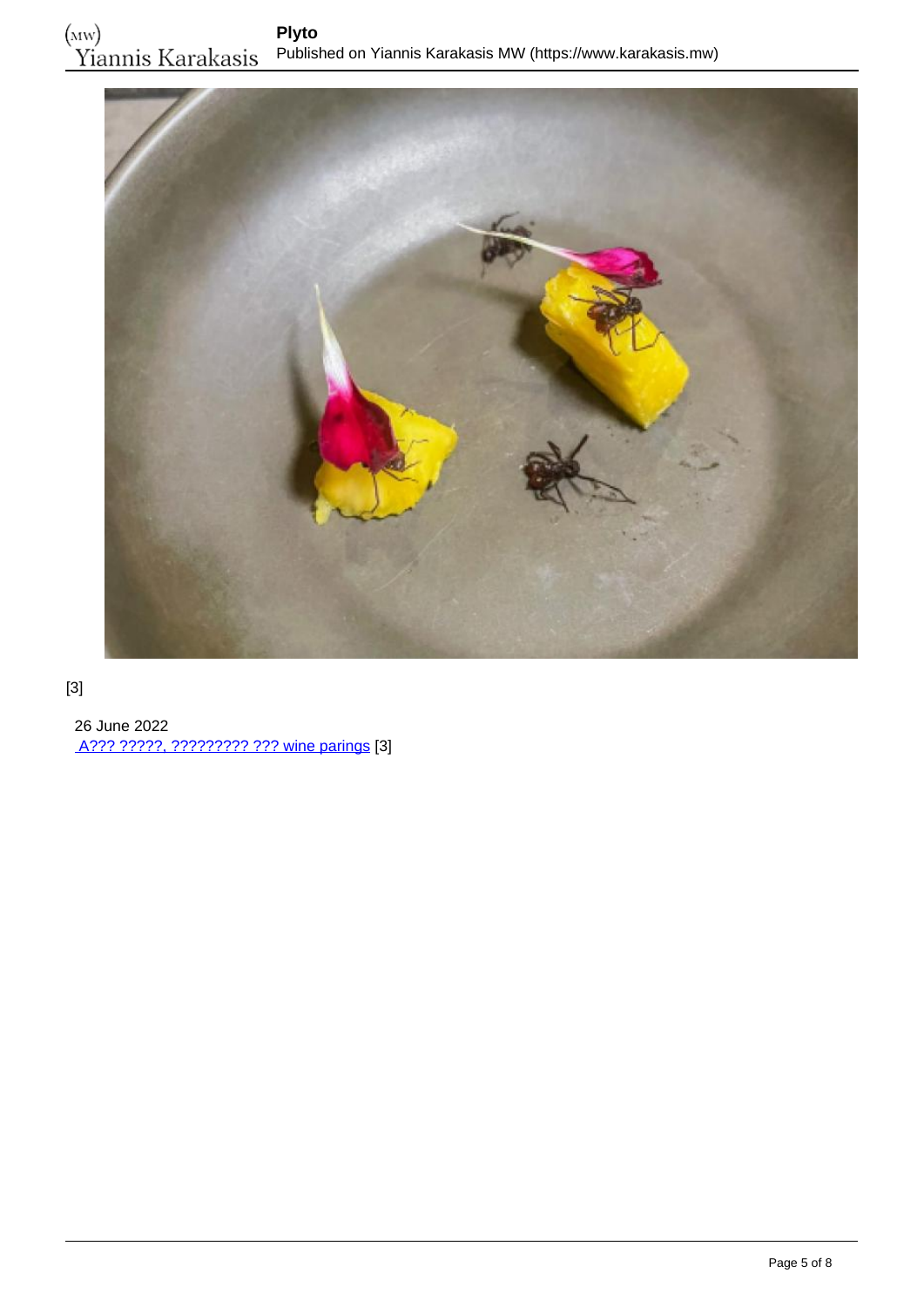

#### [4]

 22 June 2022 [An opportunity for Retsina](https://www.karakasis.mw/opportunity-resinated-wine) [4]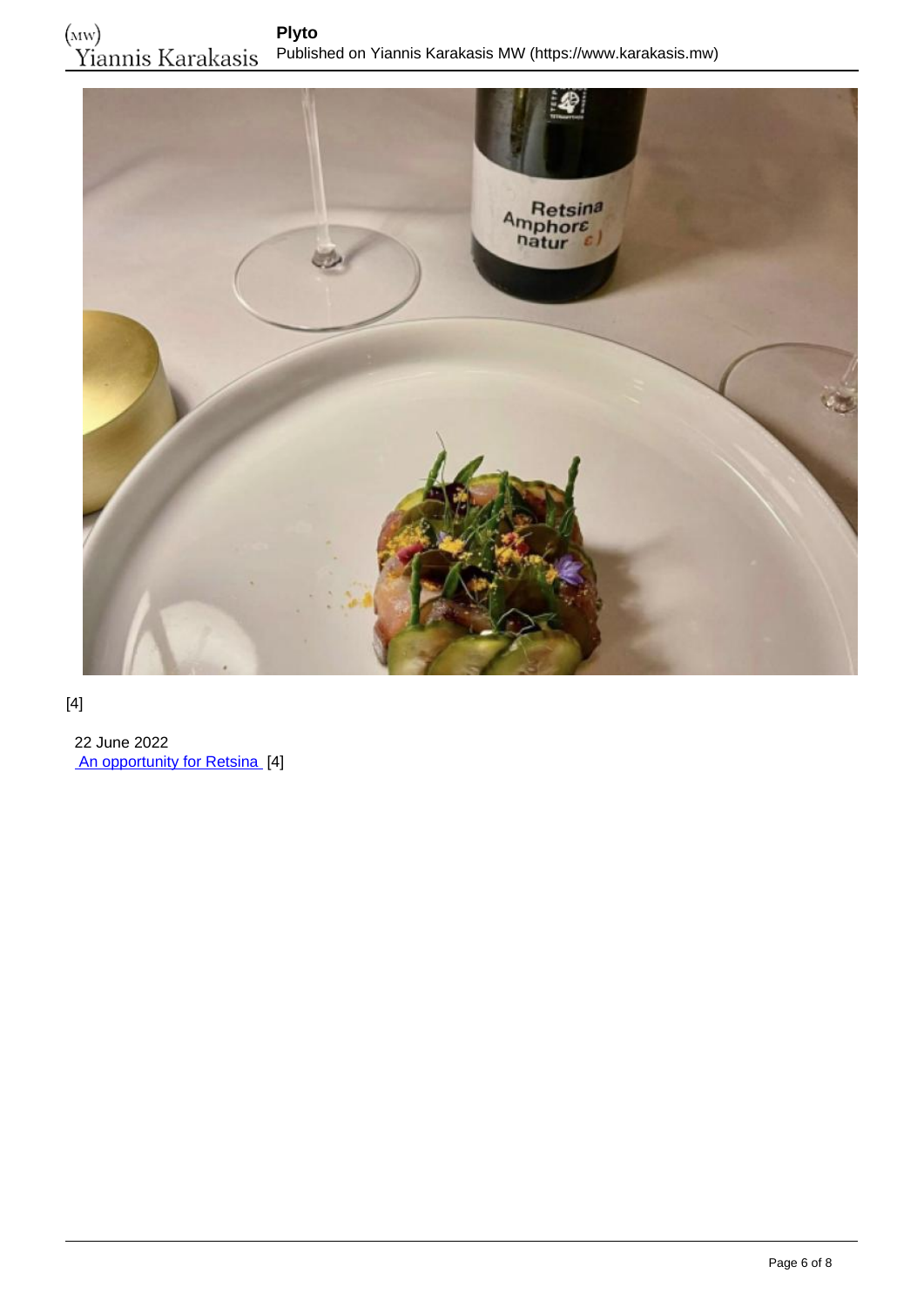

#### [5]

 19 June 2022 [???????? ?????????, ? ?????? ??? ??? ?????????](https://www.karakasis.mw/anydroys) [5]